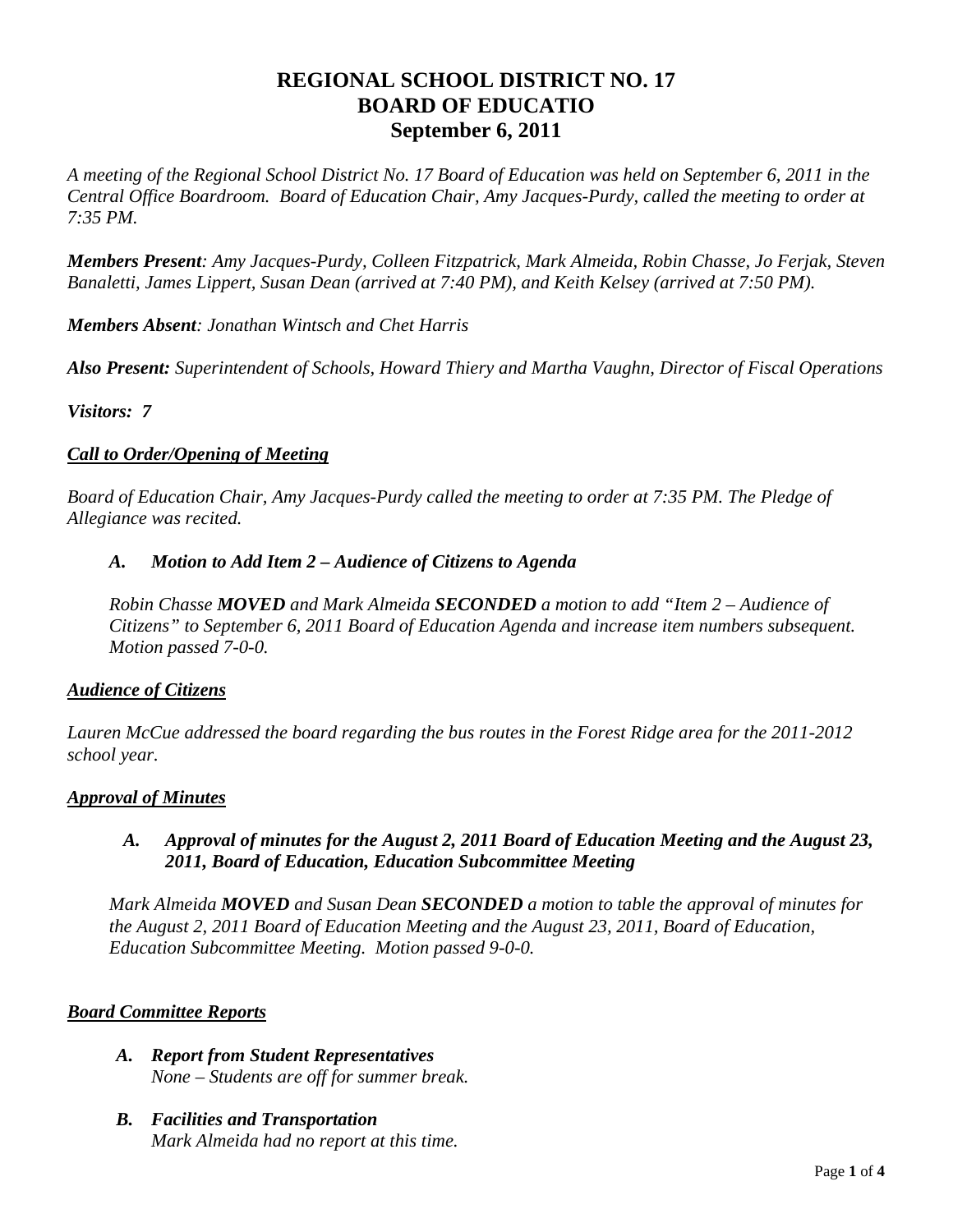- *C. Building Subcommittee (new school) Mark Almeida had no report at this time. Meeting scheduled for September 13, 2011.*
- *D. Building Subcommittee (solar/alternative energies) Mark Almeida had no report at this time.*

# *E. Education Subcommittee*

*Amy Jacques-Purdy updated the Board. The committee discussed the Parmalee Farms agreement and accepted the gift of the installation of the Learning Trail from United Way.* 

### *F. Communications Subcommittee*

*Robin Chasse reported that the committee met on August 23, 2011 and discussed the reorganization of the committee.* 

### *G. Finance Subcommittee*

*Mark Almeida reported that the committee met September 6, 2011 and that the committee reviewed payments and the general fund which was doing well.* 

#### *H. Policy Subcommittee Mark Almeida had no report at this time.*

### *I. Personnel Subcommittee*

*Mark Almeida had no report at this time.* 

#### *J. Audit Subcommittee*

*Robin Chasse reported that the committee met briefly as part of the finance subcommittee meeting and discussed that the audit was progressing as it should be and that the committee will be reviewing its contract with the current auditors.* 

*K. Healthy Communities – Healthy Kids Council rep. Susan Dean had no report at this time.* 

### *L. LEARN representative*

*Robin Chasse reported that there will be a meeting September 8, 2011.* 

- *M. Park & Recreation representative Keith Kelsey had no report at this time.*
- *N. Haddam Board of Selectmen liaison Steve Banaletti had no report at this time.*
- *O. Killingworth Board of Selectmen liaison Susan Dean reported that she spoke personally with the First Selectman regarding installing recycling bins into Killingworth schools.*

### *From the Chair*

*Amy Jacques-Purdy updated the Board.*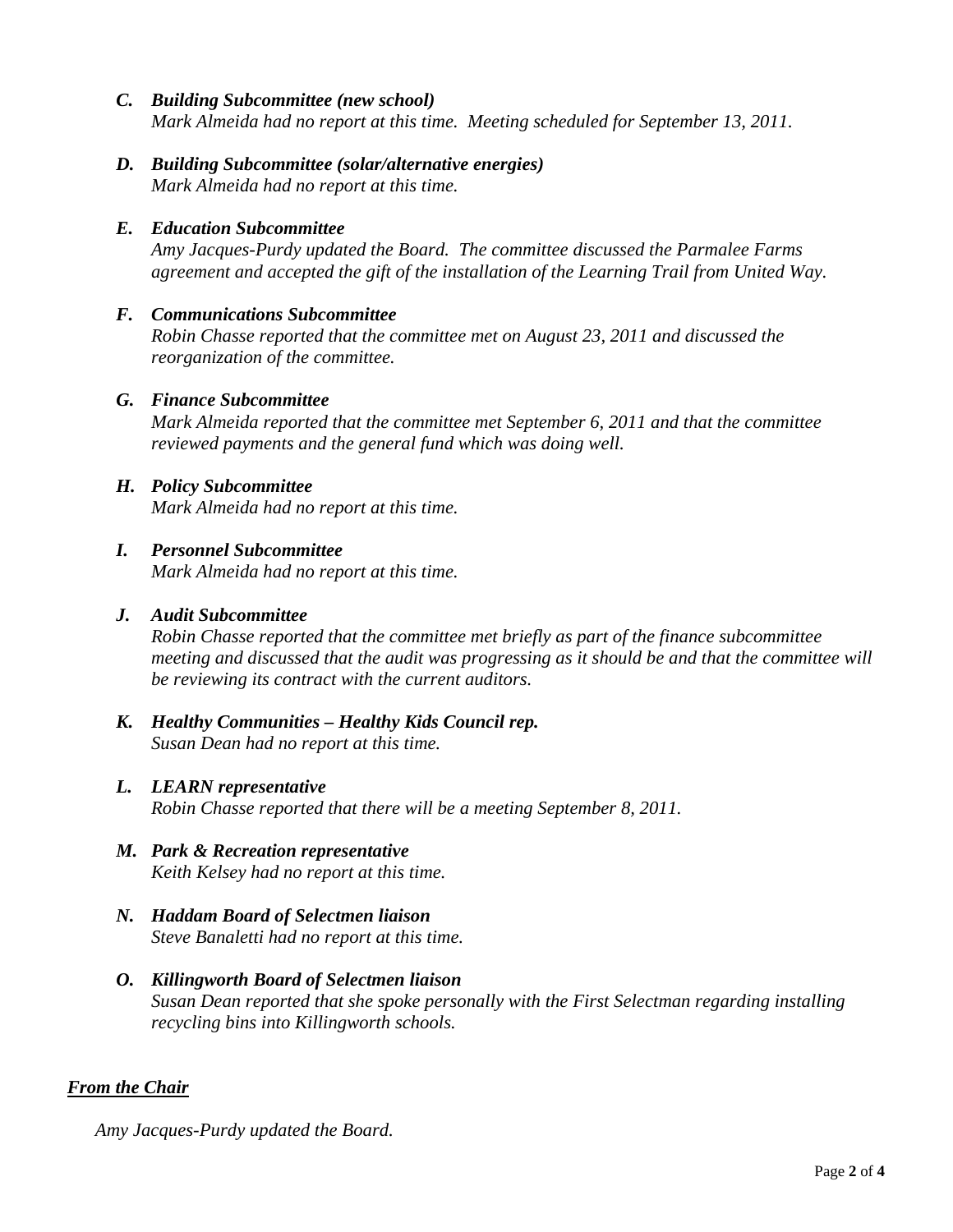### *B. Personnel*

#### *1. New Hires*

*Superintendent Howard Thiery advised the board that all teaching vacancies had been filled prior to the commencement of the new school year.* 

*Robin Chasse MOVED and Colleen Fitzpatrick SECONDED a motion to accept the new hires as presented. Motion passed 10-0-0.* 

 *Amy Jacques-Purdy expressed a "Welcome Aboard" on behalf of the Board to the new hires.* 

### *2. Resignation of Bethany Kohary, Haddam Elementary School Art Teacher*

*Mark Almeida MOVED and Colleen Fitzpatrick SECONDED a motion to accept the resignation of Bethany Kohary. Motion passed 10-0-0.* 

 *Amy Jacques-Purdy wished Bethany Kohary the best of luck on behalf of the Board.* 

#### *From the Director of Fiscal Operations*

*Martha Vaughn updated the Board.* 

#### *Future meetings*

- *A. Facilities and Transportation: Sept. 8, 2011 at 6:30 PM*
- *B. Building Subcommittee (new school): Sept. 13 at 6:30 PM at HKMS.*
- *C. Building Subcommittee (solar/alternative energies): No date set at this time.*
- *D. Education Subcommittee: Sept. 20, 2011 at 7:30 PM*
- *E. Communications Subcommittee: Sept. 20, 2011 at 6:30 PM*
- *F. Finance Subcommittee: Oct. 4, 2011*
- *G. Policy Subcommittee: Sept. 21, 2011 at 5:30 PM*
- *H. Personnel Subcommittee: Sept. 28, 2011 at 6:30 PM*
- *I. Audit Subcommittee: No date set at this time.*
- *J. Healthy Communities Healthy Kids Council: No date set at this time.*
- *K. LEARN: Sept. 8, 2011*
- *L. HK Park & Recreation: Sept. 30, 2011*
- *M. Haddam Board of Selectmen liaison: Sept. 14, 2011*
- *N. Killingworth Board of Selectmen liaison: No date set at this time.*
- *O. Strategic Planning Subcommittee: Sept. 14, 2011 at 6:30 PM.*